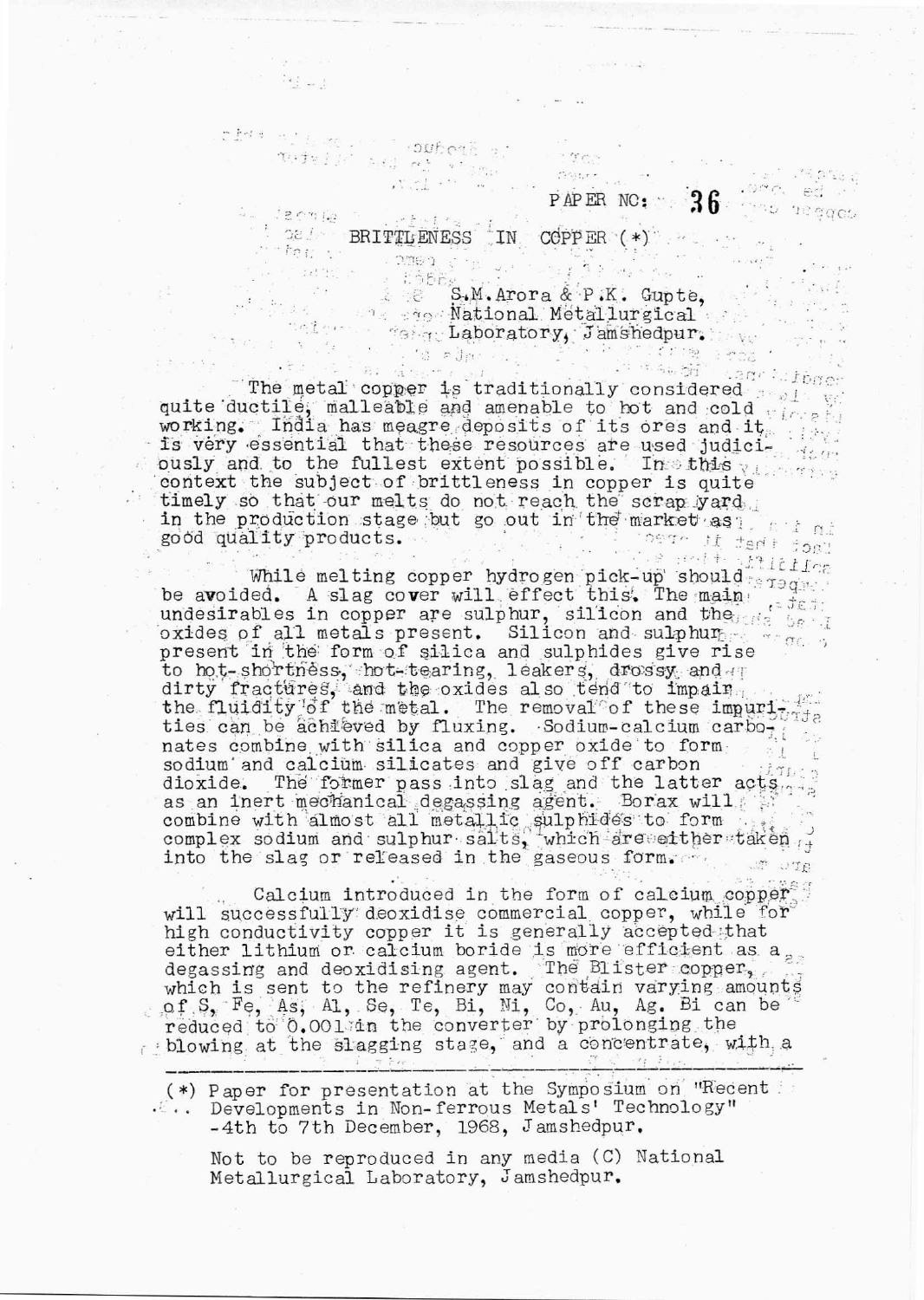## $-2$ - L-16

percentage higher than normal, is produced to enable this to be done. Bi, if allowed to remain in the blister opper cannot be removed by fire-refining.

In fire-refining sulphur is eliminated almost at once. Iron is readily removed in the slag, so also is aluminium. AS and Sb if present are removed by using soda ash and limes, the lime being added to reduce the wear-and tear on the. furnace lining. Se & Te cannot be removed by fire-refining, although there are possibilities of some success using soda-ash under reducing : conditions. However, these elements are normally removed by electrolysis, together with the precious metals. Dissolved:copper oxide is reduced by 'poling'. Electrolytic methods of refining remove the difficult elements, such as Ni, Co, Se, Te together with Au, Ag. Copper is extremely malleable at temperatures between 600 to 920°C.

Lead is the most harmful of the common impurities in its effect on hot-rolling these alloys, owing to the fact that it precipitates at the grain-boundaries during solidification after casting and at the normal rolling temperature of 700 to 870 $^{\circ}$ C is present in the molten state, thus markedly lowering the cohesion of the grains.  $L$ ead should, therefore, preferably be restricted in copper and its alloys to not over 0.03%.

The physical structure of the cast slabs is also important in hot rolling. A long, columnar, grain structure produced by high temperature pouring and slow cooling is undesirable, as cohesion of this structure is .less than in the more equiaxed type produced by lower pouring temperature and more rapid cooling. A columnar structure tends to produce intercrystalline fissures, which develop into surface cracks as the structure is changed from a vertical' to a horizonal position during the rolling. operation. The harmful effects of structure are most pronounced during the first. three or four passess once recrystallisation takes place, the slabs become more homogeneous and malleable.

Hot rolling is also limited to large sheet bars as large masses retain heat over a period long enough to permit reduction to the required gage. Smaller sections can be rolled in high speed tandem mills.

The paper deals with an extensive study to find out possible causes of brittleness in copper sheet obtained from The Indian.Copper- Corporation who were from time to time getting a high percentage of brittle sheets in certain